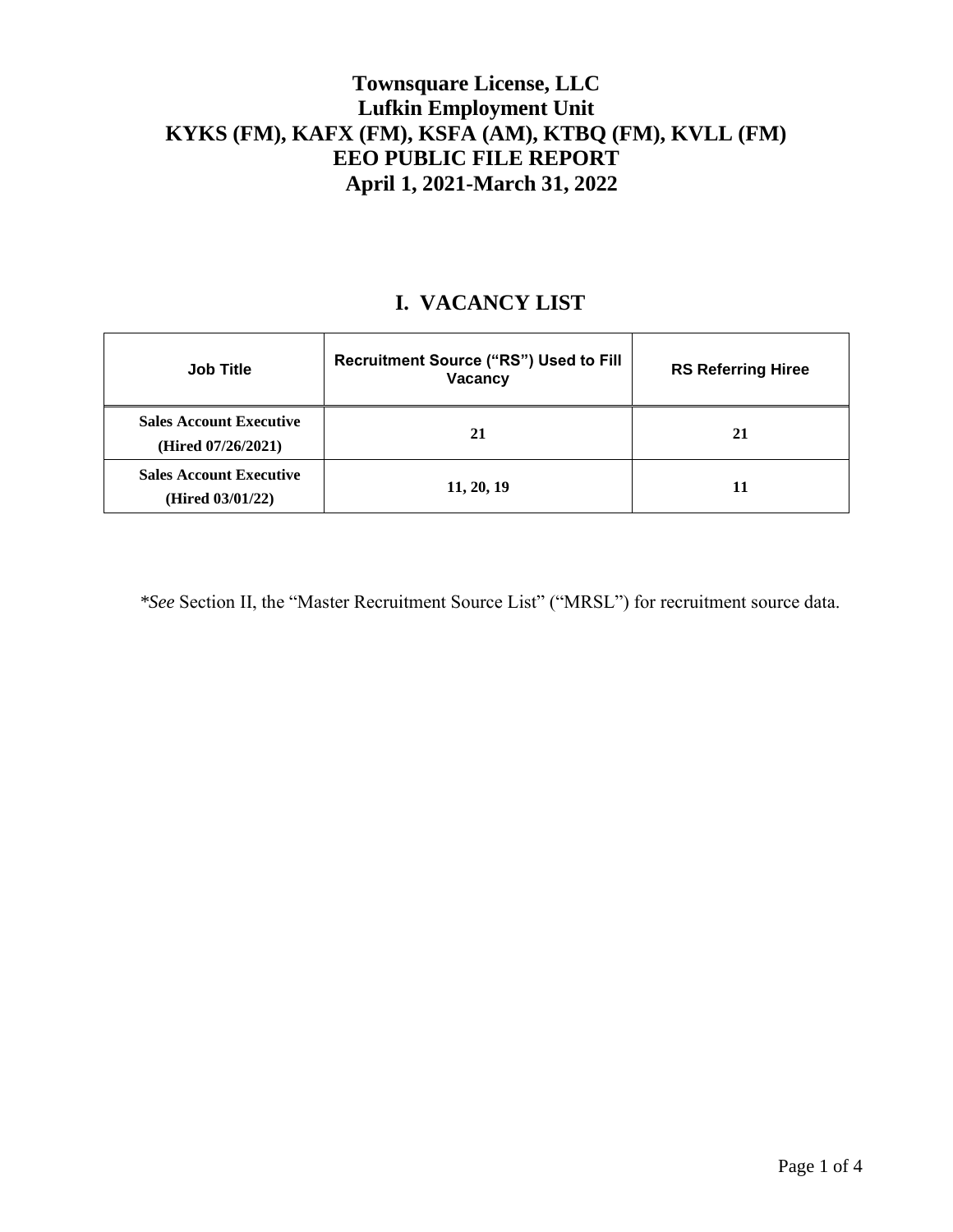| <b>RS</b><br><b>Number</b> | <b>RS</b> Information                                                                                                                                        | <b>Source Entitled</b><br>to Vacancy<br><b>Notification?</b><br>(Yes/No) | No. of<br><b>Interviewees</b><br><b>Referred by RS</b><br>over<br>reporting period |
|----------------------------|--------------------------------------------------------------------------------------------------------------------------------------------------------------|--------------------------------------------------------------------------|------------------------------------------------------------------------------------|
| $\mathbf{1}$               | <b>Lufkin Daily News</b><br>P.O. Box 1089 Lufkin, Texas 75901<br>Phone: 936-632-6631 Tim Hobbs                                                               | N                                                                        | $\boldsymbol{0}$                                                                   |
| $\overline{2}$             | <b>Nacogdoches Daily Sentinel</b><br>P.O. Box 630068 Nacogdoches, Texas 75963<br>Phone: 936-564-8361 Karla Deluca                                            | ${\bf N}$                                                                | $\bf{0}$                                                                           |
| $\overline{\mathbf{3}}$    | <b>Express Personal Services Lufkin</b><br>210-C Timberland Dr. Lufkin, Texas 75901<br>Phone: 936-632-1171 Debbie King                                       | ${\bf N}$                                                                | $\boldsymbol{0}$                                                                   |
| $\overline{\mathbf{4}}$    | <b>Work Force Solutions-Deep East Texas</b><br>1318 South John Redditt Suite C<br>Lufkin, Texas 75904<br>Phone: 936-639-8898 Charlene Meadows                | $\mathbf N$                                                              | $\bf{0}$                                                                           |
| 5                          | <b>Angelina County Chamber of Commerce</b><br>P.O. Box 1606<br>Lufkin, Texas 75901<br>Phone: 936-634-6644                                                    | $\mathbf N$                                                              | $\boldsymbol{0}$                                                                   |
| 6                          | <b>Nacogdoches Chamber of Commerce</b><br>2516 North Street<br>Nacogdoches, Texas 75965<br>Phone: 936-560-5533 Kelly Daniels                                 | ${\bf N}$                                                                | $\bf{0}$                                                                           |
| 7                          | <b>National Broadcasting Society SFA Radio/TV Dept</b><br>P.O. Box 13048 SFA Station<br>Nacogdoches, Texas 75962-3048<br>936-468-1278 Ext 1278 Dr. Al Gruele | ${\bf N}$                                                                | $\boldsymbol{0}$                                                                   |
| 8                          | <b>Internal Posting (Bulletin Board)</b><br>1216 S First St Lufkin, Texas 75901<br><b>Cristie Jacks HR Director</b>                                          | $\mathbf N$                                                              | $\bf{0}$                                                                           |
| $\boldsymbol{9}$           | Posting on All Radio Station Websites KYKS, KAFX,<br>KTBQ, KSFA, KVLL                                                                                        | ${\bf N}$                                                                | $\bf{0}$                                                                           |
| 10                         | <b>Sales Recruiting Party for</b><br>KYKS, KAFX, KTBQ, KSFA, KVLL                                                                                            | $\mathbf N$                                                              | $\bf{0}$                                                                           |
| 11                         | <b>Linkedin</b>                                                                                                                                              | ${\bf N}$                                                                | $\boldsymbol{2}$                                                                   |
| 12                         | <b>SFA-Stephen F Austin State University</b>                                                                                                                 | N                                                                        | $\bf{0}$                                                                           |
| 13                         | Billboard in front of station, For all five stations                                                                                                         | ${\bf N}$                                                                | $\bf{0}$                                                                           |
| 14                         | <b>Texas Association of Broadcasters www.tab.org</b><br>Craig Bean 512-322-9944                                                                              | N                                                                        | $\bf{0}$                                                                           |
| 15                         | <b>Glassdoor.com (Via Greenhouse)</b>                                                                                                                        | ${\bf N}$                                                                | $\bf{0}$                                                                           |
| 16                         | ON air Announcements KYKS, KAFX, KSFA, KTBQ,<br><b>KVLL</b>                                                                                                  | ${\bf N}$                                                                | $\bf{0}$                                                                           |
| 17                         | Careerbuilder.com                                                                                                                                            | $\mathbf N$                                                              | $\bf{0}$                                                                           |
| 18                         | SimplyHired.com                                                                                                                                              | ${\bf N}$                                                                | $\bf{0}$                                                                           |

## **II. MASTER RECRUITMENT SOURCE LIST ("MRSL")**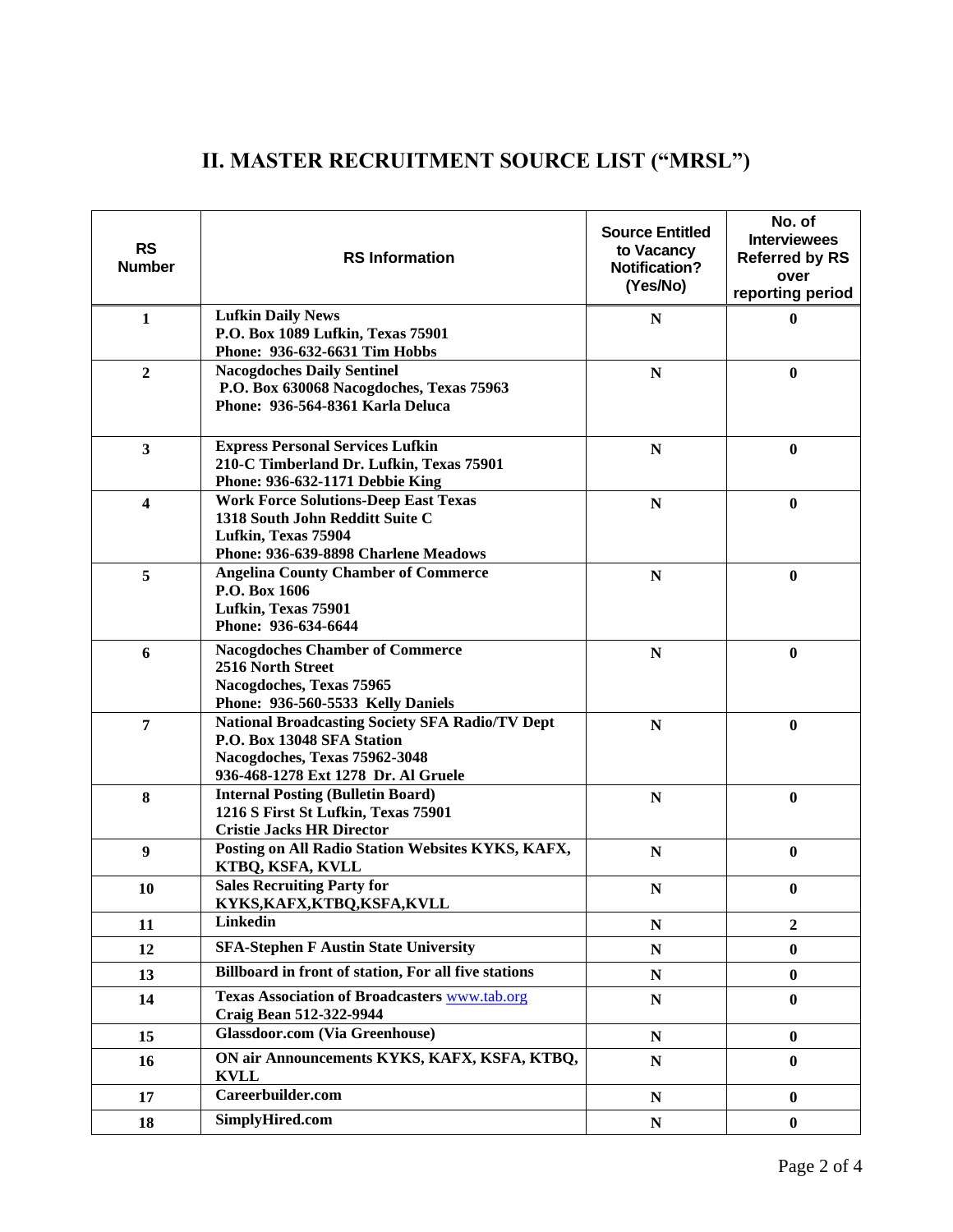| <b>RS</b><br><b>Number</b> | <b>RS</b> Information                                    | <b>Source Entitled</b><br>to Vacancy<br><b>Notification?</b><br>(Yes/No) | No. of<br><b>Interviewees</b><br><b>Referred by RS</b><br>over<br>reporting period |
|----------------------------|----------------------------------------------------------|--------------------------------------------------------------------------|------------------------------------------------------------------------------------|
| 19                         | www.townsquaremedia.com Careers Page (via<br>Greenhouse) | N                                                                        | 0                                                                                  |
| 20                         | www.indeed.com (via Greenhouse)                          | N                                                                        | 0                                                                                  |
| 21                         | Word of mouth                                            | N                                                                        |                                                                                    |
| 22                         | <b>Walk-in</b>                                           | N                                                                        | $\bf{0}$                                                                           |
|                            | TOTAL INTERVIEWEES OVER REPORTING PERIOD                 |                                                                          |                                                                                    |